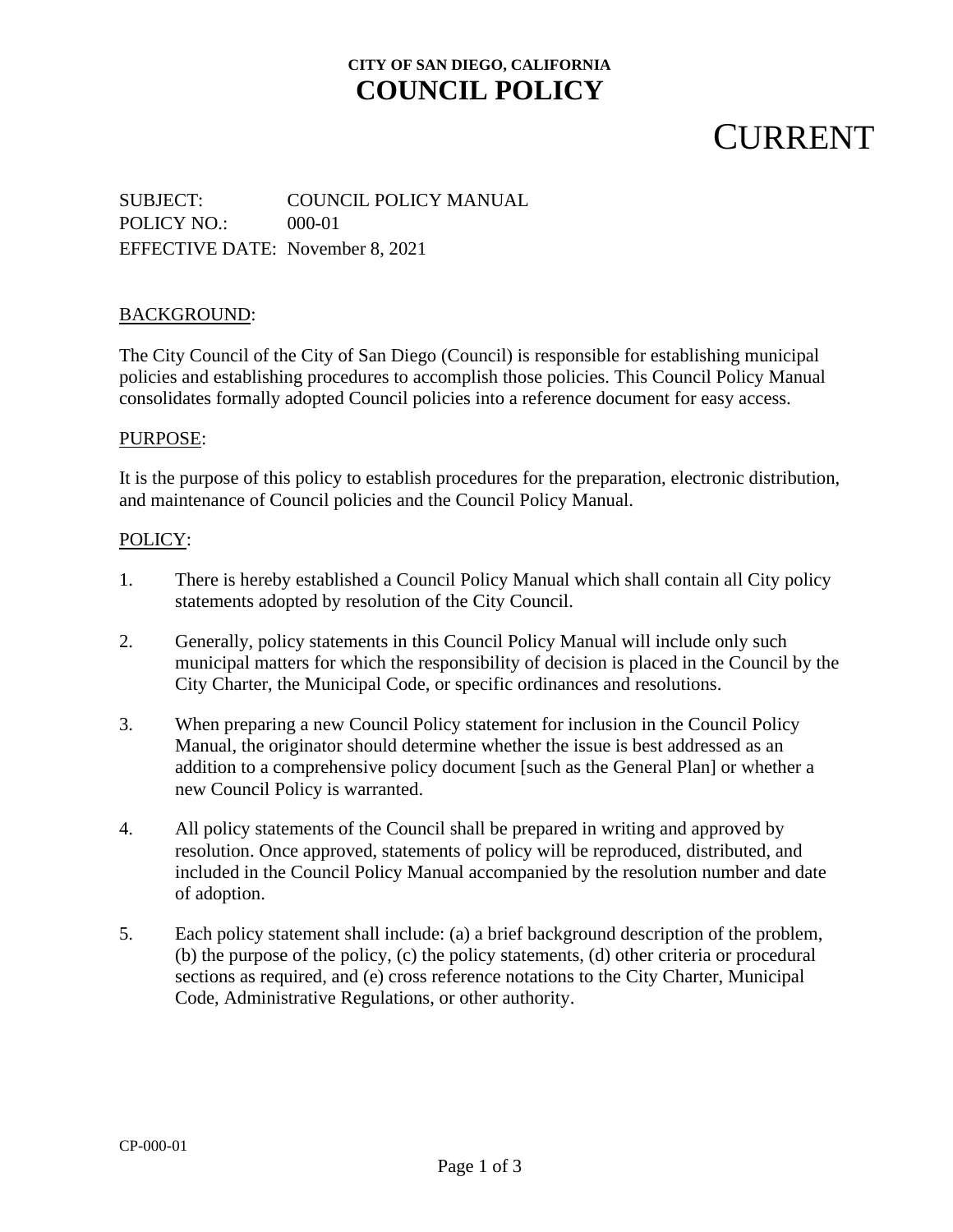## **CITY OF SAN DIEGO, CALIFORNIA COUNCIL POLICY**

# **CURRENT**

- 6. Unless otherwise required by law, all policy statements of the Council shall be drafted using gender-neutral pronouns or reusing nouns to avoid the use of gendered or binary pronouns when referring to a person or group of people.
- 7. The City Clerk shall be responsible for the preparation, continuing maintenance, and electronic distribution of the Council Policy Manual, and additions or deletions thereto.
- 8. The City Clerk shall be responsible for notifying the Mayor and all City Department heads of changes, deletion, or addition to the Council Policy Manual.
- 9. The Rules Committee shall complete a biennial review of the Council Policy Manual "Table of Contents" to determine which policies, if any, need review and direct them to the appropriate committee for further review. A periodic review of the entire Council Policy Manual should occur to determine whether the policies contained therein remain relevant and useful.
- 10. In determining whether to amend or retire any policy from the Council Policy Manual, a review by the appropriate Council committee should be made. If the committee determines that amendments are required or that a policy should be repealed, the matter can only be amended or repealed by resolution of the Council.

### PROCEDURE:

- 1. A Councilmember, the Mayor, non-mayoral department heads, and City Boards and Commissions may originate draft policy proposals for formal consideration by the Council through the Committee process.
- 2. The City Clerk shall be responsible for the assignment of policy numbers and titles to a proposed policy draft.
- 3. Drafts of proposed Council policies and amendments to existing policies shall be processed in accordance with the provisions of the Rules of the Council and should be reviewed by the City Attorney for legality prior to being placed on the Committee agenda. Such drafts shall be referred to the appropriate Council Committee for discussion, analysis, and preliminary action.
- 4. Upon approval by the appropriate Council committee, the City Attorney shall prepare a resolution of adoption through the Request for Council Action process. Such resolution shall be prepared and processed in accordance with the Rules of the Council. A strike-out version of the draft policy shall be prepared and forwarded with the Request for Council Action.